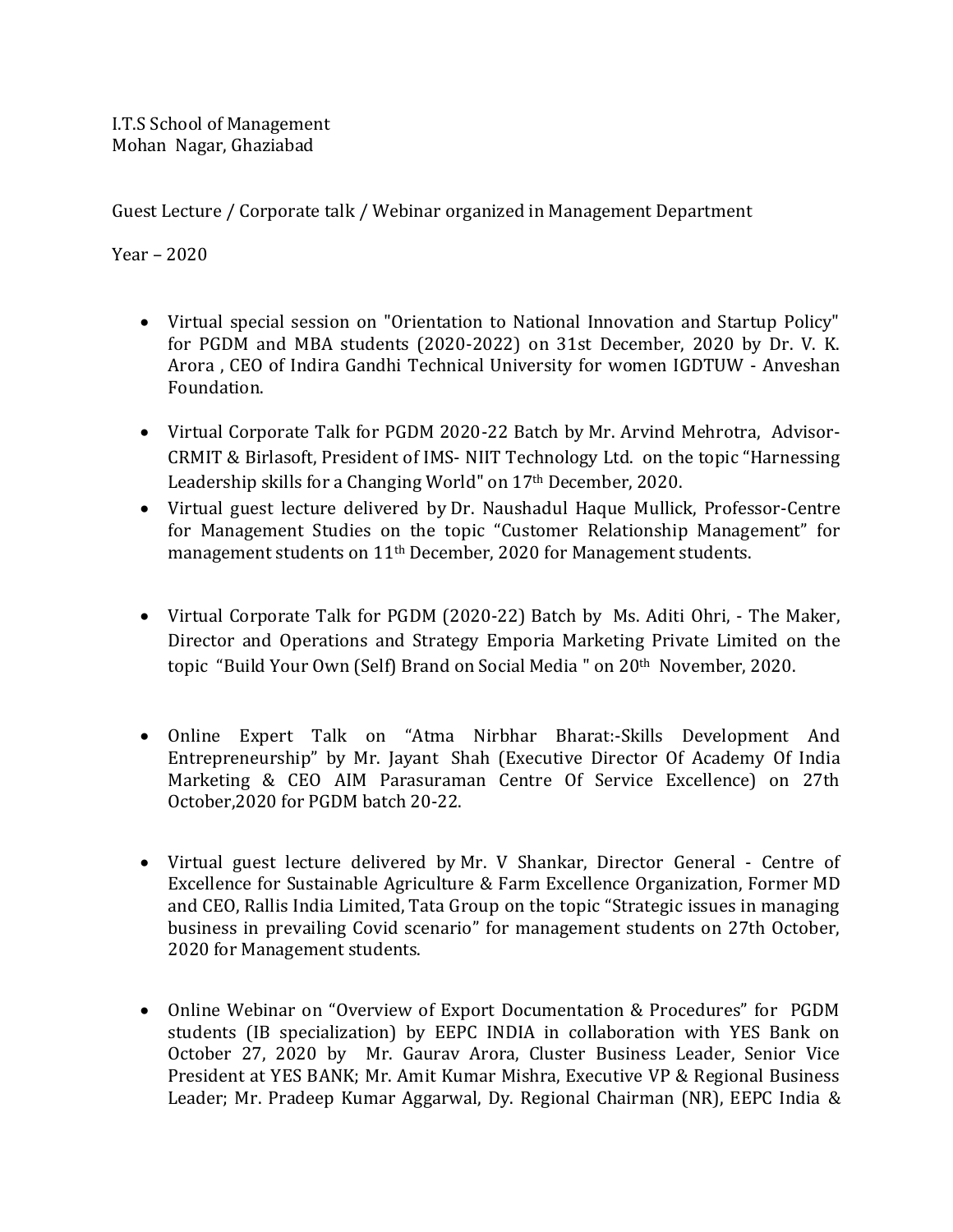Mr. Mihir A. Shah, ICC Incoterms 2020 Registered Trainer in India and Advisor & Consultant in International Business & GST.

- Online Expert Talk on "Cyber Security & Cloud Computing" for PGDM (IT Specialization) Students on  $22<sup>nd</sup>$  October 2020 by Mr. David Linthicum – Chief Cloud Strategy Officer , Deloitte Consulting (Cloud Computing Pioneer, Innovative Executive, Best-Selling Author and Speaker, Globally Known Technology Thought Leader, Radio, TV, and Podcast Personality) (McLean , Ashburn, Virginia, United States) .
- Online Webinar on "How Social on Social" for PGDM I Trimester students (2020- 2022) on 22nd October, 2020 by Ms. Kanika Mehrotra, who is a Soft Skills Consultant / Certified Life Coach and a Udemy Instructor, Italy.
- Online IIC's interactive session on "Theory of Cost Analysis" for PGDM (2020-22) batch by Ms. Kaumudi Sharma (IES), Assistant Director of International Monetary Fund (IMF), Ministry of Finance, Government of India dated 21st October, 2020
- Virtual talk on "Emerging Knowledge Management Trends" on 12<sup>th</sup> October, 2020 for PGDM students of 2019-2021 Batch by Mr. Murlee Dhar Shyam, Director Global Talent Practices, Airports Talent International.
- Webinar on "Business Intelligence through Power BI" for PGDM IV Trimester IT and Operation specialization students (2019-21) on October 10, 2020. Expert for the session was Mr. Abhimanyu Ahluwalia – Senior Associate Analyst, EY, GDS, Gurugram.
- Online guest lecture by Mr. Punit Mehrotra, Senior Vice President, HSBC Bank on "Way forward on Risk Management- Post Covid Era" for Finance specialization participants from PGDM (2019-21) Batch on 7th October, 2020.
- Online expert talk on "Role of Compensation and Reward Management in Building Performance Culture" for PGDM-IV trimester (HR specialization) students by Mr. Renny K, Head- Compensation & Benefit and Performance Management, HPCL Mittal Energy Limited(HMEL) dated 03rd October, 2020
- Webinar on "PATH TO HAPPINESS, A JOURNEY TO THE SELF" on 3rd October, 2020 for PGDM students of 2020-2022 Batch by Dr. Amrit Raj who is a fourth-generation, award-winning Ayurvedic Doctor and Certified Yoga Teacher from Yoga Alliance, USA.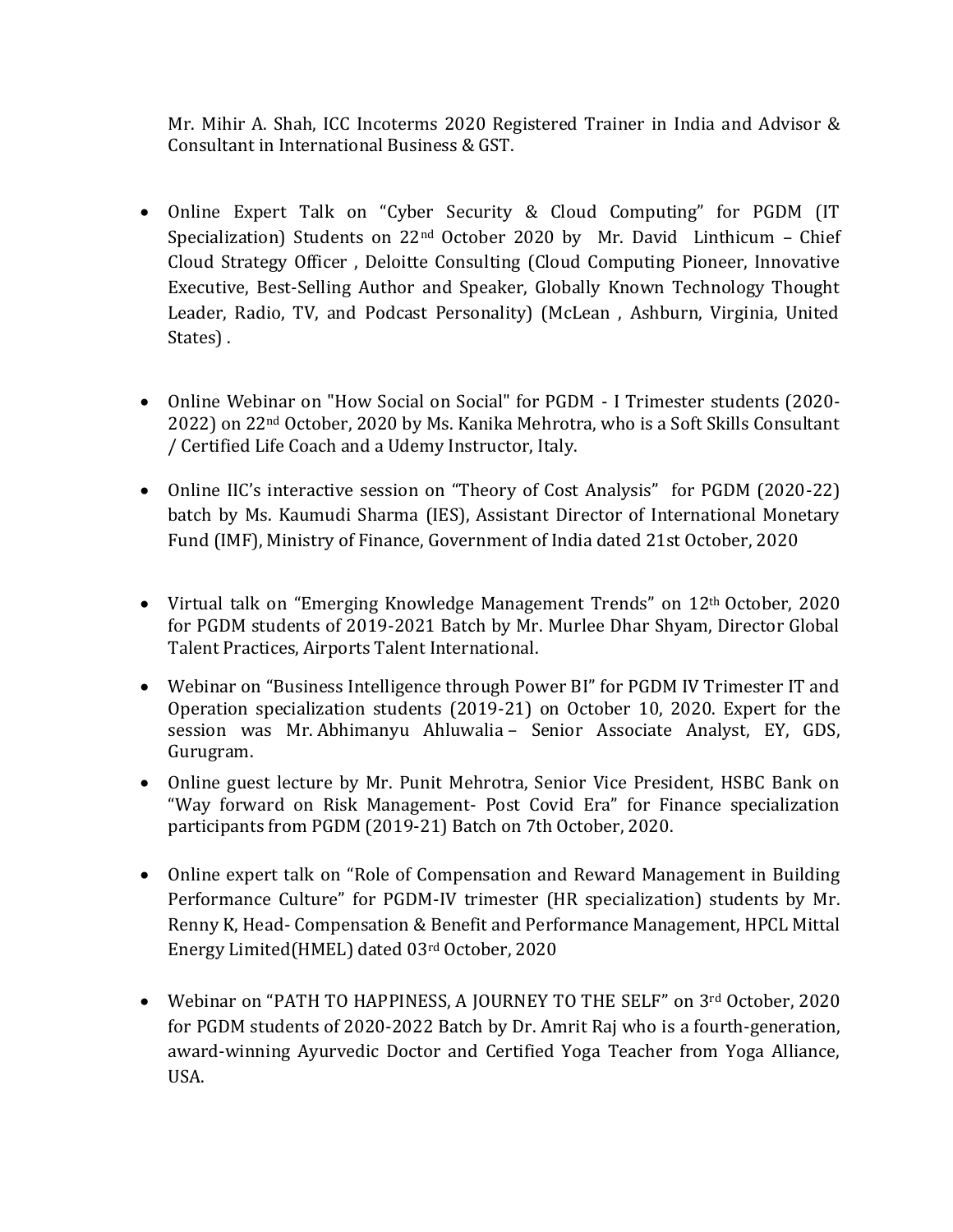- Guest lecture for PGDM (2019-21) batch on October 03, 2020 by Ms. Chandrima Chatterjee, Advisor and Sr. Director at Apparel Export Promotion Council (AEPC) on the topic "Amendments in Foreign Trade Policy 2015-20".
- Guest Lecture by Mr. Naveen Mamgain, Co-Founder & Design Head at Quick Ride, Bengaluru, Karnataka (Head Office) on the topic "e-Business & Internet Technology" for PGDM (2019-21) Batch on 30th September 2020.
- Webinar on "Traits of Success" for PGDM I Trimester students (2020-2022) by Mr. Beni Kinha" who is the Founder of Nectar Factor Foundation. He is a renowned Life Skills Coach and Learning Facilitator.
- Guest lecture "Recent Trends in Supply Chain Management" for PGDM (2019-2021) batch on 19th September, 2020 by Ms Deepika Arora, Senior Category Manager, Shipping Industry, Denmark.
- Webinar on "Transformation of Future Business Leaders" for PGDM I Trimester students (2020-2022) dated 05<sup>th</sup> September, 2020 by Mr. Subhash Jagota who is a renowned International Corporate Trainer and Managing Director, Jabro Advertising & Marketing Pvt. Ltd.
- Corporate Talk for PGDM (2020-22) Batch by Ms. Richa Sharma, Founder- The Book Cafe & Virtual Coffee Table, Director- DreamTeam Technologies, An IIMB Alumnus on the topic "Start Up Vs Business- The Indian Mindset" on 28th August, 2020.
- Corporate Talk on "Disruptive Methodology of Customer Acquisition in the Digital World" for PGDM students by Mr. Subhashish Banerjee, Director- Sales, Triniti Corporation, Dubai, UAE on 26 August, 2020.
- Virtual webinar on 13th June, 2020 on the theme "Grabbing Brass Ring: How to Survive and Thrive in the Post Covid New Normal by eminent policy maker, scholar, author and philanthropist Dr. Kalpana Gopalan IAS, Ph.D, IIMB, Additional Chief Secretary, Government of Karnataka for Management Student.
- Online talk on "Global Autos: Wading through the Treacherous Perfect Storm" on 9th June 2020 by Mr. Dilip Chhabria, Chairman, MD and Chief Designer, DC2.
- Webinar on "Preparing for a Corporate Life with Covid" on 1<sup>st</sup> June 2020 for management students by Ms. Shalu Manan, VP- HR Transformation, Genpact.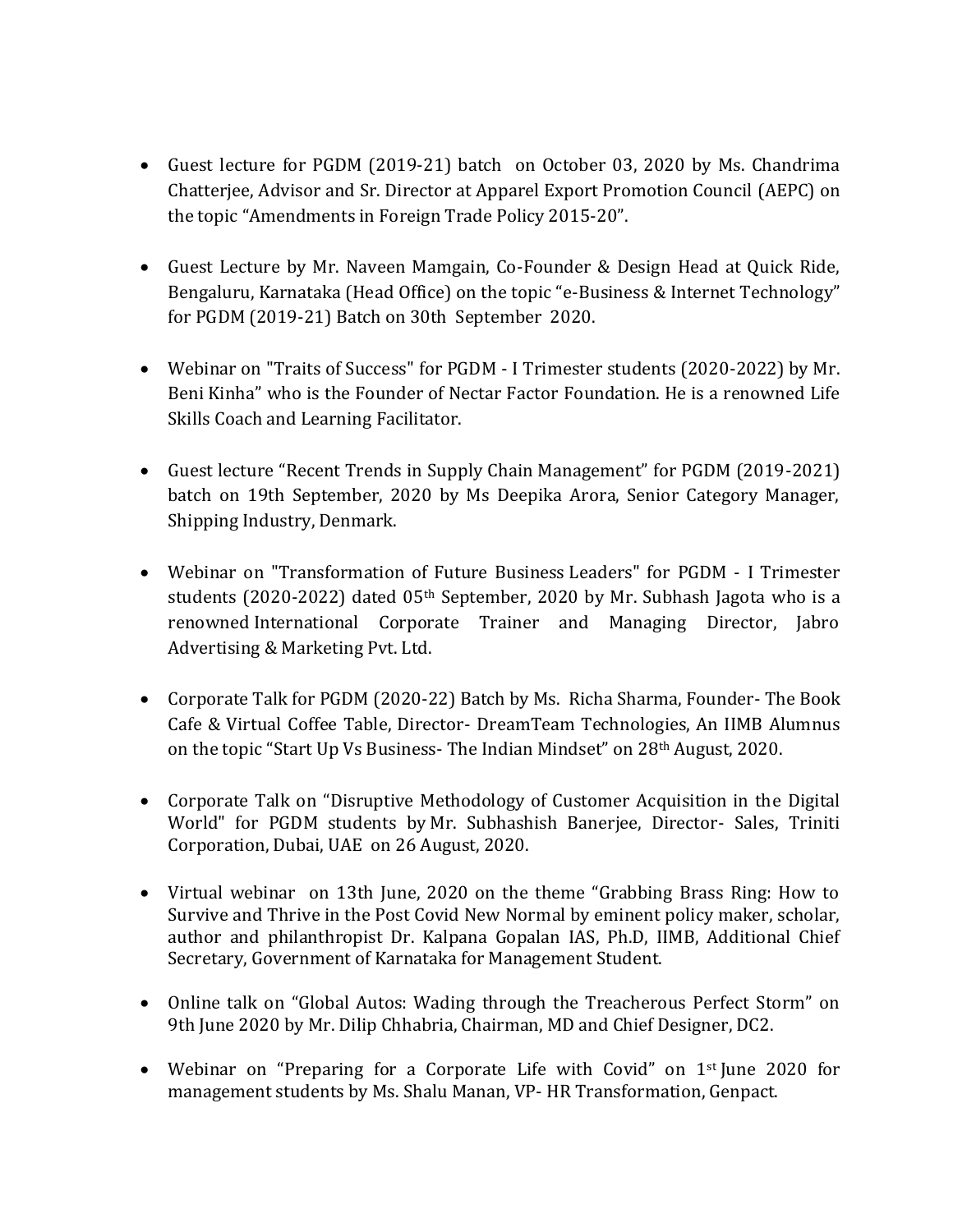- Online talk by Mr. Sukesh Jain, Sr. Vice President, Samsung Electronics on the topic "Navigating the New Normal" on 28<sup>th</sup> May, 2020 for PGDM students.
- Virtual guest talk by Mr. Manpreet Singh Manna, Ex Director AICTE, Ministry of HRD on "How to make yourself Productive: A Key to unlock your Skills in this lockdown" on 26th May, 2020 for Management Students.
- Online Webinar by Mrs. Ritika Jatin Ahuja, Chief Operating Officer, Big Boy Toyz Ltd. on the topic "BBT Journey & Supercars Market after COVID 19" on 23rd May, 2020 for Management Students.
- Online guest talk on "Challenges and Opportunities for Media Industry beyond Pandemic" by Mr. Manish Kumar, President and National Sales Head, Star TV Network on 23rd May, 2020.
- Virtual Guest Session for the PGDM-(2019- 21) Batch students "startup" by Mr. Saurabh Jain, VP, Paytm on 21st May, 2020.
- Virtual Guest Session for the PGDM-(2019- 21) Batch students "Learn Beyond Books" by Mr. Deepak Choudhary, CEO- Audi Delhi West & Audi Noida, a Motivational speaker and Life Coach on 17<sup>th</sup> May, 2020.
- International Webinar by Mr. Kyle Rees, Director Team Manager –Gartner, USA and Mr. Cody Stack, Director – Team Manager – Gartner, USA GARTNER on 30th April, 2020 for Marketing Specialization Students (PGDM-2019-21)
- $\bullet$ Online Guest Session for the PGDM-(2019- 21) Batch students on "Consumer Behaviour Behaviour: During & Post COVID-19" by Mr Ajay Chhabra, Senior Digital Transformation Consultant & Marketing Head India- Global Consumer Brand dated 29.th April, 2020.
- Virtual International Webinar by Mr. Frank Ridder, Managing Vice President Gartner and Mr. Marc Halpern, VP Analyst - Gartner GARTNER dated 24th April, 2020 for Marketing Specialization Students (PGDM-2019-21)
- Virtual Guest Lecture for PGDM (2019-21) Batch by Ms. Rabbani Bedi, Corporate Legal Consultant, Founder & Managing Partner Smart Women Smart Cities & Magicka on the topic "Start Early for an Effective Leadership" on 23rd April, 2020.
- Virtual International Guest on the topic "Emergence of AI and its role in Marketing Analytics" for PGDM batch 2019-2021 on 23<sup>rd</sup> April 2020 by Dr. Shivani Gupta -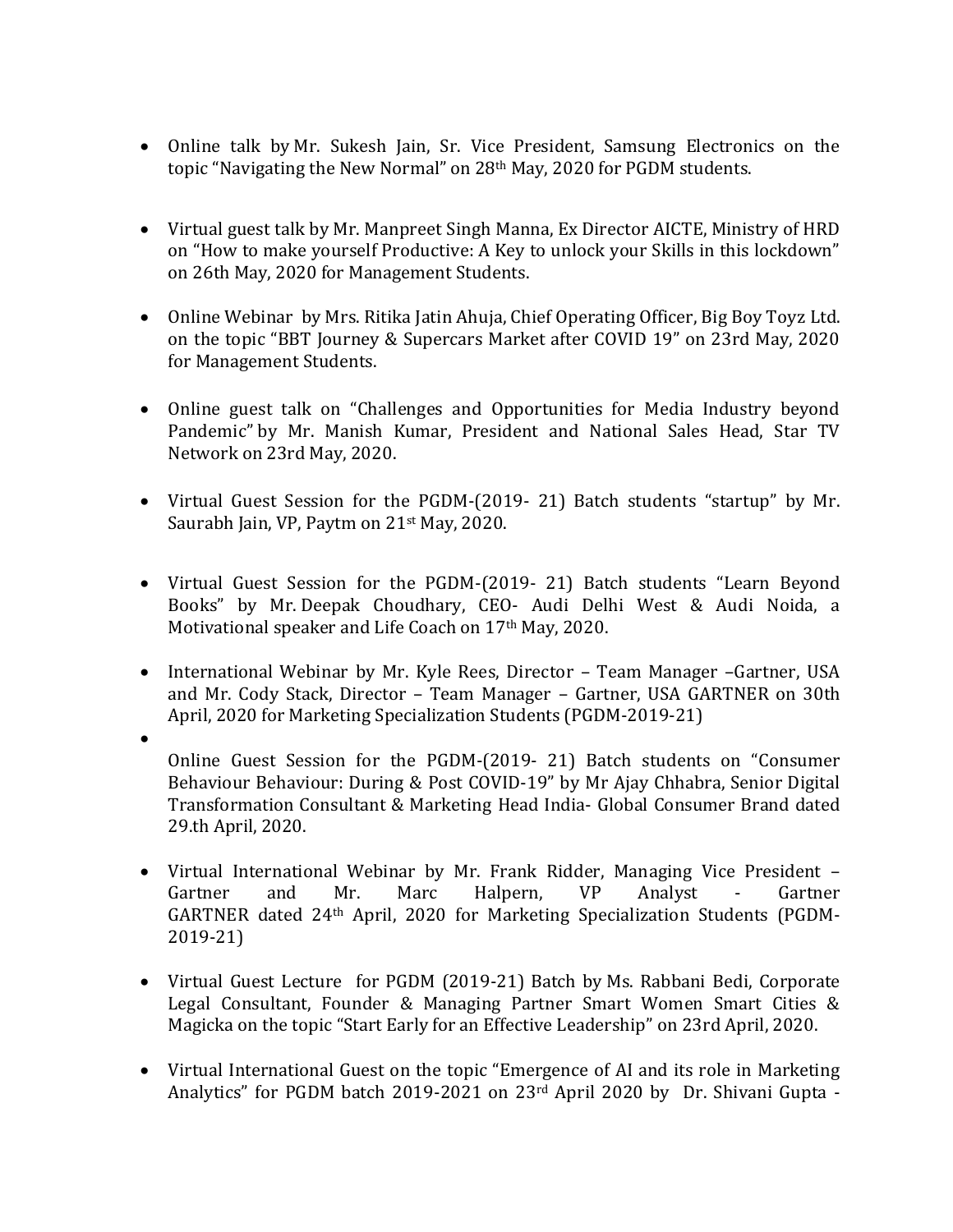PMO head, President- Elect at PMI South Florida, Advisory Board Member for Broward College & Keiser University USA.

- Virtual Webinar for PGDM (2019-21) Batch by Dr. Vinod Dumblekar, Director-Mantis and Founder- Director ISGA, India on the topic "Business after Lockdown: Methods, Models and Opportunities" dated 21<sup>st</sup> April, 2020.
- Online Guest Lecture on "Sales & Distribution Issues in Modern Trade" was organized on 16th April, 2020 by Mr Amit Kumar Srivastava, Key Account Manager, Kamani Foods, Delhi for PGDM students of 2019-21 batch on 16th April, 2020.
- Online Guest Lecture on "Introduction to Swamih Fund for Real Estate Funding & it's Importance post COVID" by Mr. Irfan A Kazi, a CIO of Swamih Investment Fund for PGDM students of 2019-21 batch on 16<sup>th</sup> April, 2020.
- Webinar of 'Leadership Talk series' for PGDM (2019-21) Batch by Mr. Gaurav Kumar Gupta -CEO and Founder Hellogtx and Catabatic Technologies on the topic "How to bounce back in tourism sector post COVID-19 " on 15 April, 2020.
- Online McGraw-Hill Guest lecture on "Retailing in a Pandemic Lockdown" by Dr. Swapna Pradhan dated 13<sup>th</sup> April 2020 attended by Management Students.
- Finance specialization students of PGDM attended online webinar conducted by the Elets Techno Media on the topic "Challenges that the NBFC sector going to face for next 6 months" dated 10th April, 2020.
- Video Conferencing session on "Raising Awareness about Building Strong Immunity through Ayurveda and Yoga during Covid 19 Crisis" by Dr. [Yogi Amrit Raj,](https://www.facebook.com/yogi.a.raj?__tn__=%2CdK-R-R&eid=ARDftZbNVW0rksmj-2kF8EY9U-2ZTGA2OQBrCqWp2isn8h0MQ3T-ONV0dKTxL4Ugug9VfAAZCjkbqTJq&fref=mentions) from Maa Yoga Ashram, Rishikesh for Management students dated 05th April, 2020
- Mr. Saurabh Kumar Pandey, an alumnus of IIM Ahmedabad and Co-founder & CEO of Skill Advisory delivered a guest lecture on the topic "Skill Dependence for Independence" on 10th February, 2020 for Management students.
- Guest Lecture on "7p's framework for a company's growth performance and internationalization" by Prof. Justin Paul, Professor, University of Puerto Rico, USA for PGDM students of 2019-21 batch on 11th January, 2020.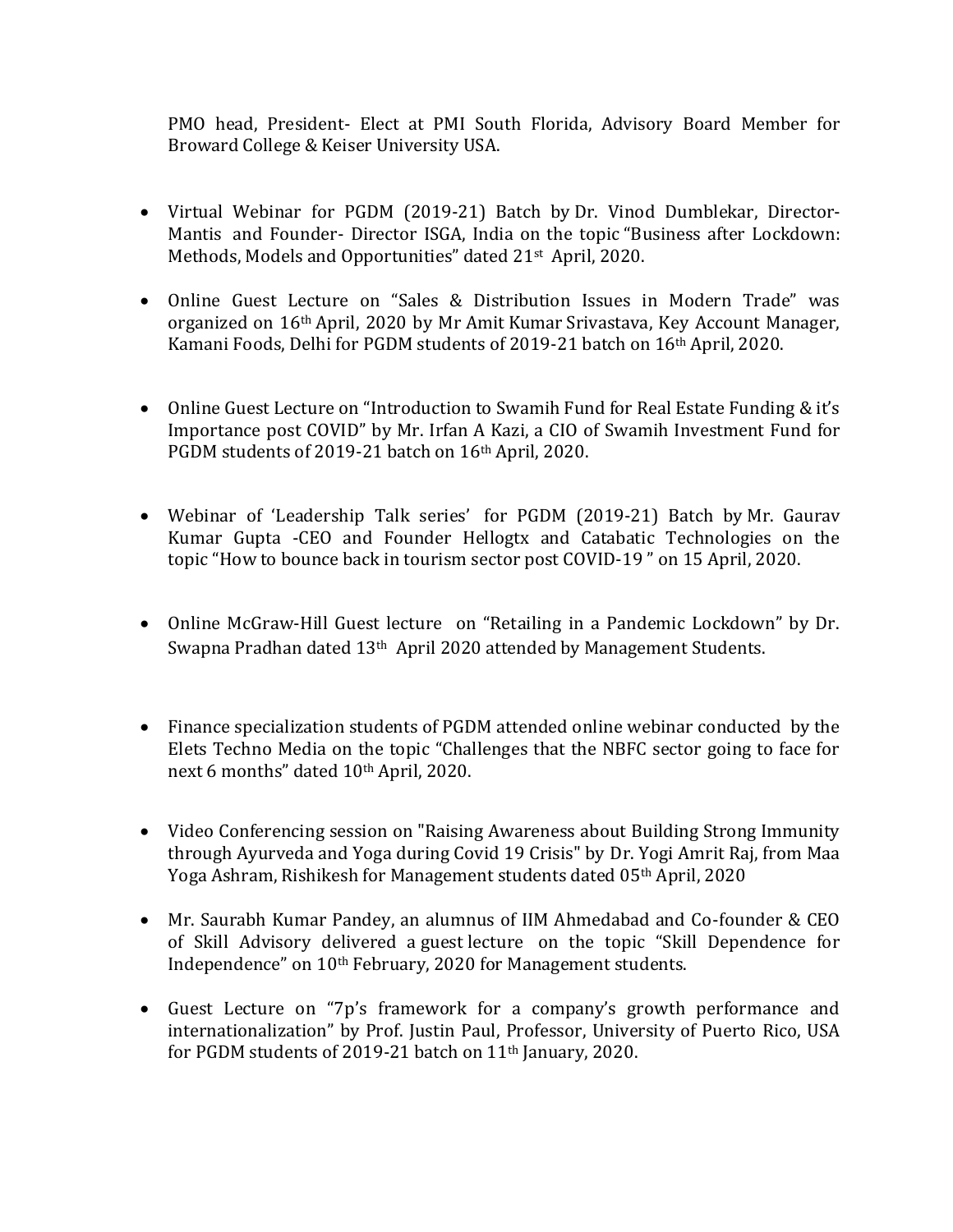Corporate Talk by Mr. Gopal Chandra Mondal (CFO & Director -Financial Control, Tax & Regulatory in IDFC) on the topic "Contemporary issues in Banking" on 5<sup>th</sup> September, 2019forPGDM (2019-21) and MBA (2019-21) Batch.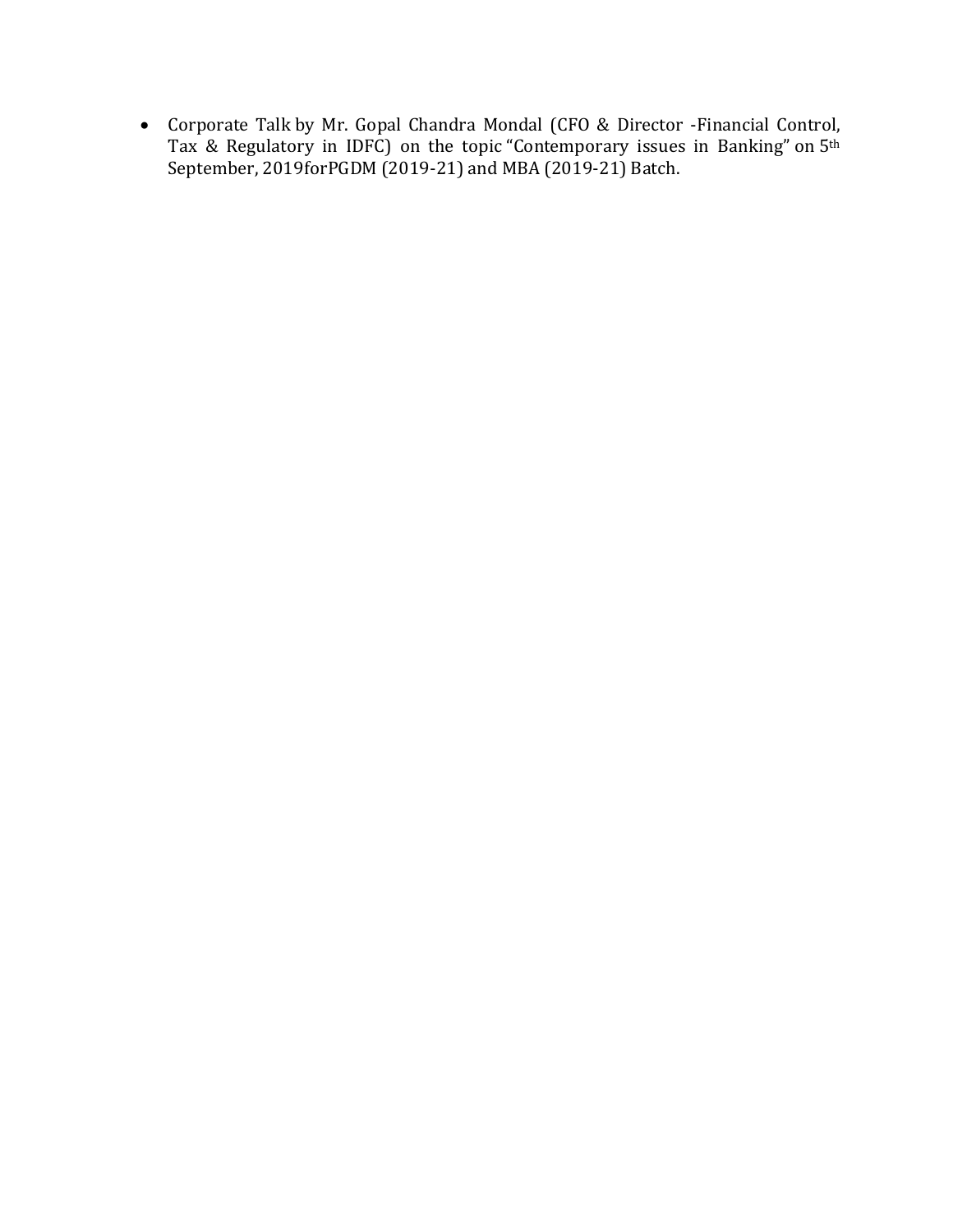## **Year - 2019**

- Guest lecture on the topic "Innovation and Technology Management" by Dr. Sanjiva Shankar Dubey, Professor at BIMTECH & Former Asia Pacific Executive, IBM for PGDM student dated 12th December, 2019
- International guest session on the topic "Public Management" for PGDM students on 10th December, 2019 by Dr. Louis-Chih-Hung Liu, Associate professor, Department of Public Management and policy, Tunghai University (Taiwan) and Mr. Li-Ying Chen (Peters), National Taiwan University (Taiwan.
- Guest lecture on the topic "Organizational Redesign" on December 07, 2019 by Mr. Vir Bharat, HRBP, Head,Yamaha Motor Solutions India for students of PGDM 2019- 21 batch.
- Corporate Talk session by Mr.Shiv Kumar Seth, General Manager & Global Product Marketing Head, Solar Lighting- Signify Innovations India Ltd.(Formerly Philips Lighting India Ltd.) for PGDM (2019-21) Batch on 30th November,2019.
- Corporate Talk Session by Mr. Rajeev Mishra, Project Director –Gopaljee Ananda for PGDM(2019-21) Batch students dated 22nd November, 2019
- Guest Lecture for the PGDM-II students on "Distribution Channel Intermediaries & Supply Chain Mgt" by Dr Abhishek Singh, Regional Purchase Manager: Britannia Industries Ltd on 21st November, 2019.
- Corporate Talk Session by Mr.Sanjay Hallon, Group HR Director, Al Serkal Group, UAE and MD, Inside-jobs Consultancy, UK and UAE for PGDM (2019-21) Batch Students dated 21st November, 2019
- Corporate Talk Session by Mr. Lakshman Kanuga, President, BOTIL Oil Tools India Pvt. Ltd and Strategic Advisor- IPN Holding BV, The Netherlands for PGDM students on 16 November, 2019.
- Guest Lecture on "CRM and Brand Management in Retailing" by Mr Ajay Chhabra, Senior Digital Transformation Consultant & Marketing Head India- Global Consumer Brand for management students dated 15<sup>th</sup> November, 2019.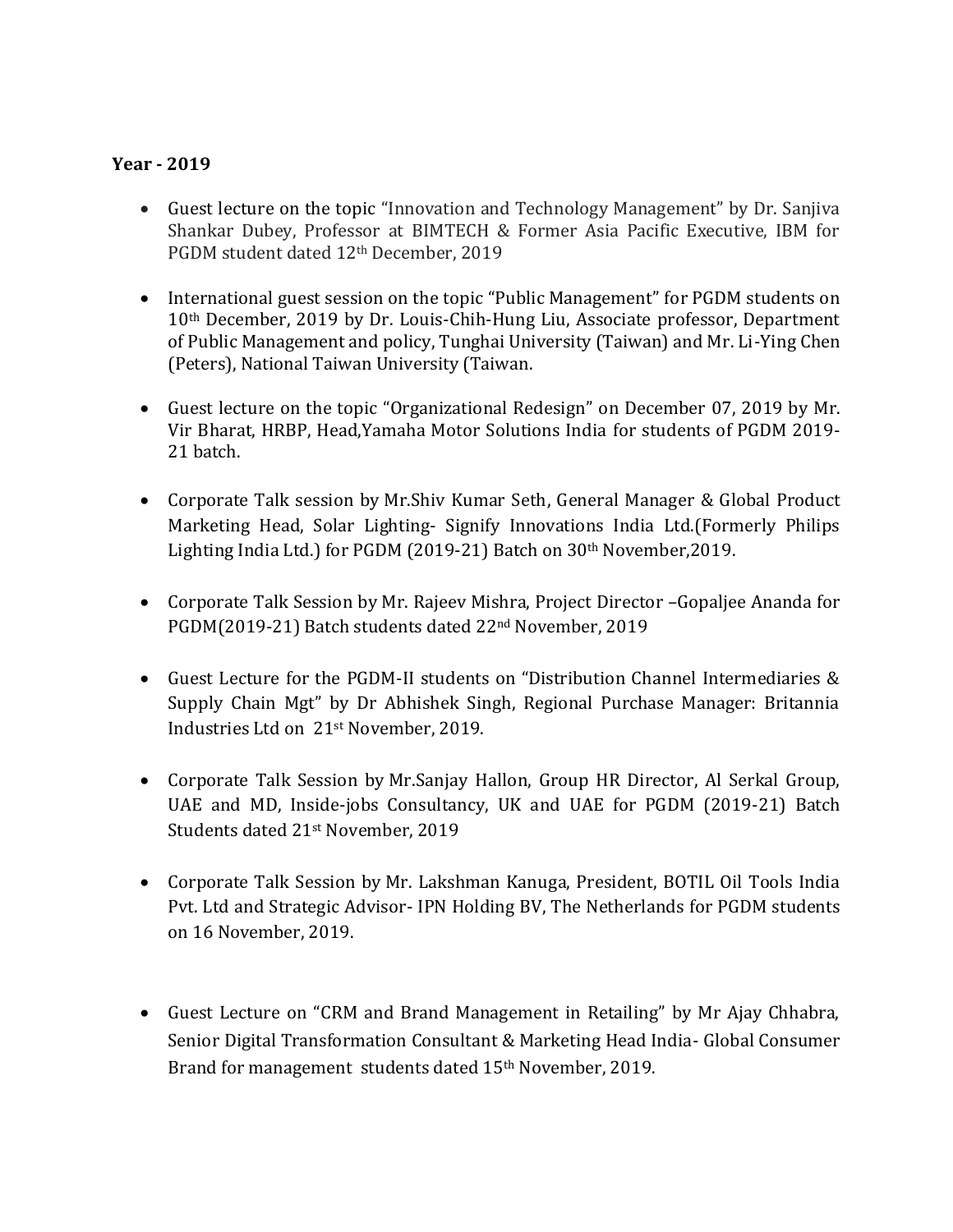- Guest Lecture on the topic "Supply Chain and Operations" by Dr Saroj Koul, Professor of Supply Chain Management at Jindal Global Business School, India for PGDM students on 23rd October 2019.
- Guest Lecture on the topic "IT Infrastructure for Data Analytics" for PGDM IV Trimester IT and Operation specialization students on October 11, 2019 by Mr. Amit Pathak – Senior Manager, Technical from HCL Technologies Ltd.
- International guest lecture on "Cloud Computing" for Management Student (2018-20) on 24th September, 2019 by Prof. Zdzislaw Polkowski", Professor, Jan Wyzykowski University Poland and "Prof. Ludoslaw Drelichowski", Professor, Poznan University of life sciences, Poland.
- Guest Lecture on the topic "Talent Acquisition and Performance Management (A Strategic Approach in current scenario" for Management students on 23rd September 2019 by Ms. Bindiya Jain Manager (HR), Power system Operation Corporation Ltd.
- Expert talk on "Employee Compensation & Performance Management" for PGDM-IV trimester - HR specialization students by Mr. Renny K, Manager- Compensation and Benefit, HPCL-Mittal Energy Ltd on September 21st 2019.
- Corporate Talk Session by by Mr. Biraj Patro, Vice President SALES Bagrrys India Limited on 17th September 2019 for PGDM (2019-21)Batch.
- Guest Lecture on "India-China Cross Cultural relationship And Business Negotiations" by Mr Ashish Ahuja- Chinese Language Expert at NITI AYOG,PMO-Vibrant Gujrat 2019,Interntional Energy Forum 2018,Visiting Faculty at Chengdu University-China, DU-India on 12th September, 2019 for PGDM (2018-20) students .
- Corporate Talk by Mr. Varun Malhotra, Director EIFS Pvt Ltd., an Alumnus of Washington University in St Louis, USA and IIM-Ahmedabad on the topic "Investing in Financial Markets and wealth creation"" on 9th September, 2019 for PGDM (2019- 21) Batch.
- Mr Ravish Malhotra, Associate Director- Deloitte Touche Tohmatsu India LLP delivered a guest lecture on the topic "Achieving Excellence In Services Marketing" for PGDM-1 students (2019-20) batch students on 6th September 2019.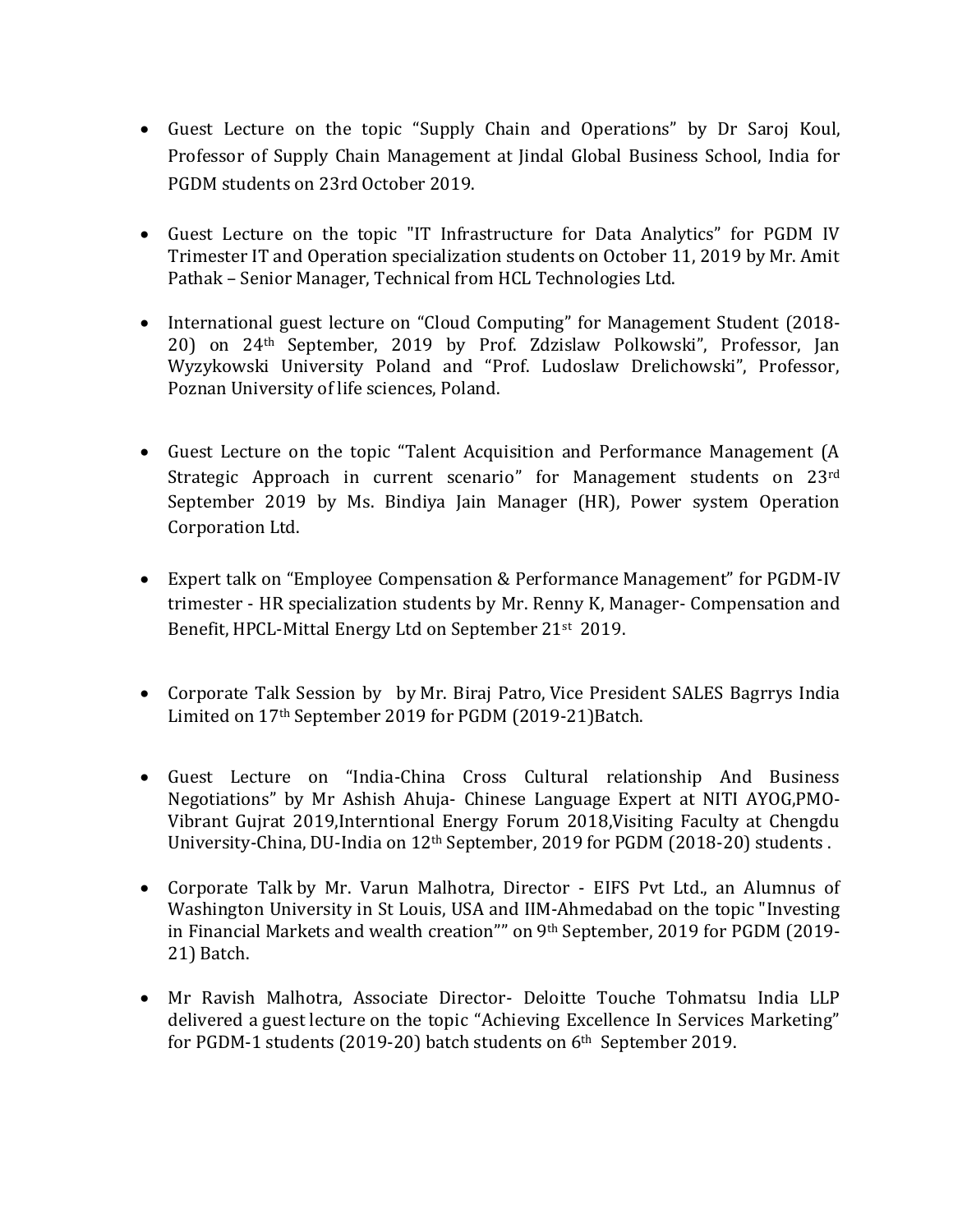- Corporate Talk by Mr. Gopal Chandra Mondal (CFO & Director -Financial Control, Tax & Regulatory in IDFC) on the topic "Contemporary issues in Banking" on 5th September, 2019forPGDM (2019-21) Batch.
- Guest Lecture on 'Digital Transformation in HR ' by Ms. Manvika Sharma, Associate Vice President (HR) BIS Research for PGDM (2017-19) Batch Students on 4th September, 2019
- Guest lecture by Mr. Atul Kumar Singh, Managing Partner- Wealth Asia Advisory Solutions LLP on the Topic "Macro-economic factors affecting Capital Markets" on 04<sup>th</sup> September, 2019 for the students of PGDM-IV term students.
- Guest lecture for on the topic 'IND AS and it's Implications in Financial Accounting' by Mr. Namit Nagar, Founder and CEO, DonePull Pvt. Ltd on 2nd September, 2019 for first year PGDM (2019-21) Batch students.
- Corporate Talk Session by Mr. Deepak Dua, GM- Industry Engagement- NIIT Foundation for PGDM (2019-21) Batch on the topic "Planning and Prioritizing" on 31st August, 2019.
- Guest Lecture on the topic "Analytics in Business" for PGDM (Batch 2018-20) on 26th March 2019 by Dr. Debarshi Mukherjee (Associate Professor & HOD, Tripura University.
- Corporate talk on the topic, 'Innovative Selling Strategies in 21st Century' for PGDM batch 2018-20 by Mr. Sanjay Chitkara – Head – Sales & Innovation, LG Electronics India Ltd.
- Corporate Talk Session on the topic "Management: Journey from studentship to practitioner in the era of AI and Gig economy" by Mr. Rajan Sinha, Chief Executive Officer, Mantrana Consulting for PGDM (2017-19) and (2018-20) Batch on 22nd February 2019
- Corporate Talk by Mr. Sanjay Gupta CEO- PR Professionals and Founder-Director Edu Professionals on the topic "Adaptation of Marketing Strategies in Changing Business Environment" for PGDM (2017-19) and (2018-20) Batch on 21st February, 2019.
- Session on the Topic, 'Trade Relations of India with United States Opportunities Ahead' on 19th February 2019 for PG Management students by Ms. Purnima Voria - Founder & CEO – National United States India Chambers of Commerce (NUICC).

 $\bullet$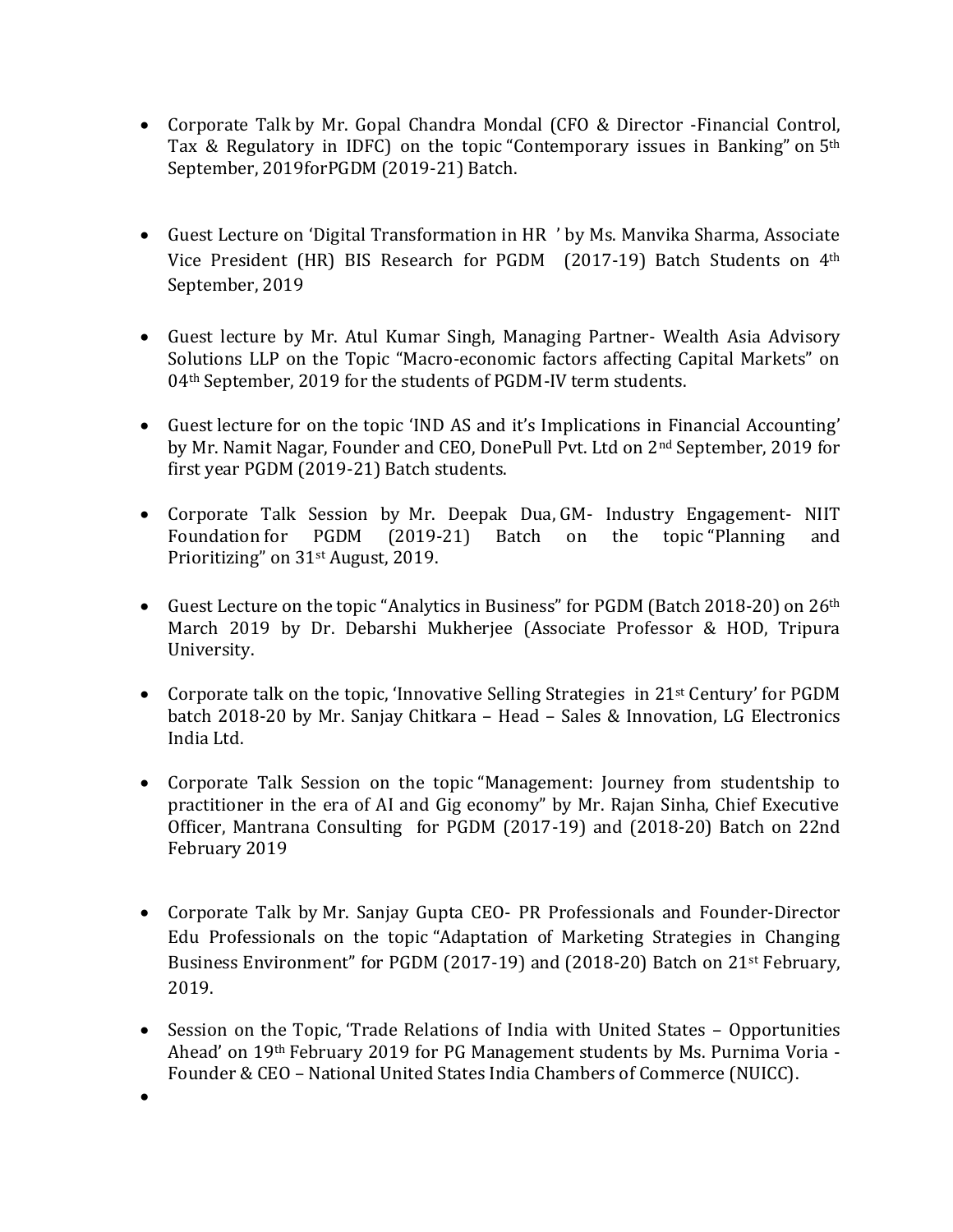- Session on the topic, 'Business Environment and Career Prospects in European Market' for PG Management Students on 13<sup>th</sup> February 2019 by Mr. Amod Bhatt -Director – IDRAC business School, France -India Center. The theme of the session-New peaks, New Expeditions , New Thrills.
- Corporate Talk on the topic "Standardization in Management Systems" on 29<sup>th</sup> January 2019 for PGDM (2018-20) Batch by Mr. Rakesh Chopra, Executive Director IT, RITES Ltd.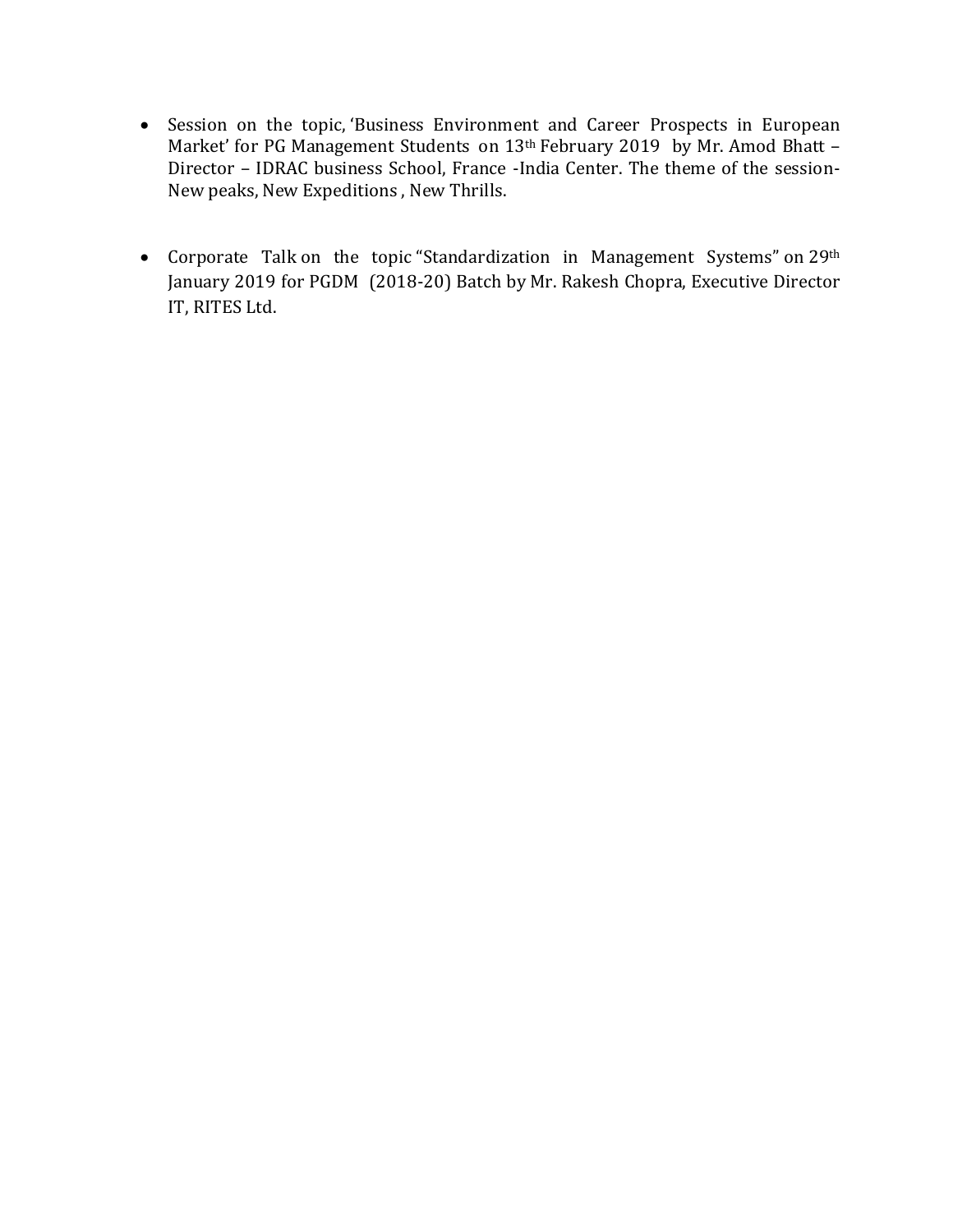## **Year - 2018**

- Mr. Sandeep Sneh, Manager, Ambedkar University Centre for Incubation, Innovation & Entrepreneurship delivered a guest lecture on the topic "Creating Startups for Social Entrepreneurship" for MBA students on 05<sup>th</sup> February, 2018.
- Dr Avijit Chakravarti, journalist, educator and mentor delivered a guest lecture on the topic "Creating Startups for Social Entrepreneurship" for MBA students on 05th February, 2018
- Guest Lecture on 'Travel & Tourism' by Mr. Inder Raj Ahluwalia, Travel Journalist and Author for PGDM & MBA (2017-19) Batch Students on 20th February, 2018.
- Guest talk by Mr. Vishal Sharma, DGM Finance, Lava Mobiles for PGDM (2016-18) on the topic "Capital Budgeting Techniques & Applications" on 13th April, 2018.
- Mr. V. N. Rai, Ex- Managing Director KRIBHCO delivered a guest lecture on the topic 'Leading Business through a Border less World' for MBA First Year (Batch 2017-19) on 17th April, 2018. MBA First Year (Batch 2017-19) on 17th April, 2018.
- Mr. Amit Kumar Pandey, Sr. Manager, Walmart, Arkansas, USA delivered a guest lecture on the topic "Academia to Corporate" for PGDM First Year (Batch 2018-20) on 4th July, 2018.
- Mr. Rajiv Khurana Co-Founder and Director ideactionz delivered a guest lecture on the topic "Success Mantra for budding Managers" for PGDM First Year (Batch 2018- 20) on 4th July, 2018.
- Dr. Binod Kumar, Ex. Prof IIM C delivered a guest lecture on the topic "Explore, Tune and Develop your Personal and Professional Excellence – To be a Global Achiever" for PGDM First Year (Batch 2018-20) on 7<sup>th</sup> July, 2018.
- Mr. Shailesh Agarwal, Top Financial cum Operational Professional in Readymade Garment Manufacturing and Exporting Company delivered a guest lecture on the topic "Building & leadership Skills" for PGDM First Year (Batch 2018-20) on 7th July, 2018.
- Dr. V. P. Singh, Consultant Patanjali delivered a guest lecture on the topic "Learnability" for PGDM First Year (Batch 2018-20) on 10<sup>th</sup> July, 2018.
- Air Marshal P.K Roy delivered a guest lecture on the topic "Learning corporate lessons from Armed forces"for PGDM First Year (Batch 2018-20) on 11th July, 2018.